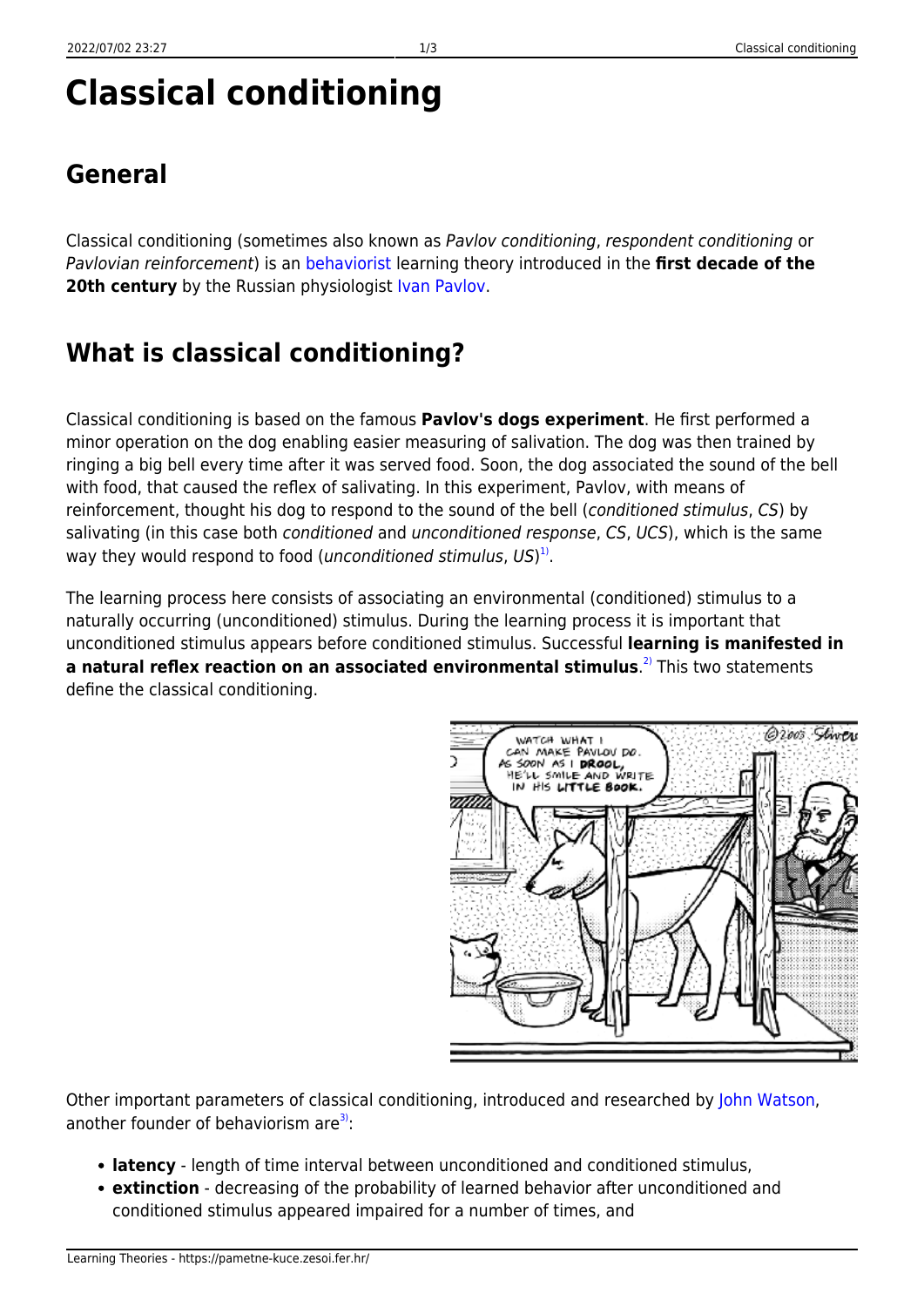**spontaneous recovery** - spontaneous re-occurrence of learned behavior after extinction.

Another two examples of classical conditioning are taste aversion (for example after a negative experience with alcohol) and *the little Albert experiment* by Watson.

In the little Albert experiment he showed how an emotional response can be learned or conditioned which was a very new concept at the time. He let a 11 months old child nicknamed Albert B. play with a white rat. Still, every time Albert would try to reach for it, a loud noise was produced initializing fear in him. After a few trials, Albert would cry at the mere sight of the rat. Further experiments showed he was scared even of rabbits, dogs, fur coats or Santa Claus mask. A detailed information about the experiment can be found [here](http://www.psychology.sbc.edu/Little%20Albert.htm). The little Albert experiment had a great impact on psychology and other disciplines, yet it also raised a lot of controversies.<sup>[4\)](#page--1-0)</sup>

Basic behaviorist principles can also be recognized in this experiment: Watson **approaches learning as to a visible change in behavior formed by external stimuli**, and even in case of performing an experiment on a human subject, he **ignores learners mind processes**.

Watson was often cited for his claims understandable in context of behaviorism where environmental stimuli are critical for learning:

Give me a dozen healthy infants, well-formed, and my own specified world to bring them up in and I'll guarantee to take any one at random and train him to become any type of specialist I might select – doctor, lawyer, artist, merchant-chief and, yes, even beggar-man and thief, regardless of his talents, penchants, tendencies, abilities, vocations, and race of his ancestors. I am going beyond my facts and I admit it, but so have the advocates of the contrary and they have been doing it for many thousands of years. $5$ 

#### **What is the practical meaning of classical conditioning?**

Even apart from classical conditioning techniques that help people or professionals train their pets, in reality there are many real-world applications for classical conditioning. These applications often include the **treatment of phobias or anxiety problems in educational process**.

Teachers can apply classical conditioning methods by creating a positive atmosphere in the classroom in order to **help students**. By **relating a situation that causes anxiety or nervousness**, such as performing in front of an audience, **with relaxed surroundings and supportive outcome**, students learn new associations. Instead of feeling anxious in these situations, the student will learn to stay relaxed and calm.

#### **Criticisms**

Classical conditioning is experimentally confirmed and cannot be rejected as a learning theory, but its **scope is limited** and it ignores all cognitive aspects of learning, so it has lost most of its influence today, especially in context of educational psychology. Meaningful criticisms were also offered by **[gestalt psychologists](https://pametne-kuce.zesoi.fer.hr/doku.php?id=learning_theories:gestalt_psychology)** who later inspired **[cognitivist ideas](https://pametne-kuce.zesoi.fer.hr/doku.php?id=learning_paradigms:cognitivism)** of explaining the human cognitive structure. Models of human cognitive structure developed in 1960s have suggested humans are capable of learning forms superior to stimulus-response learning.